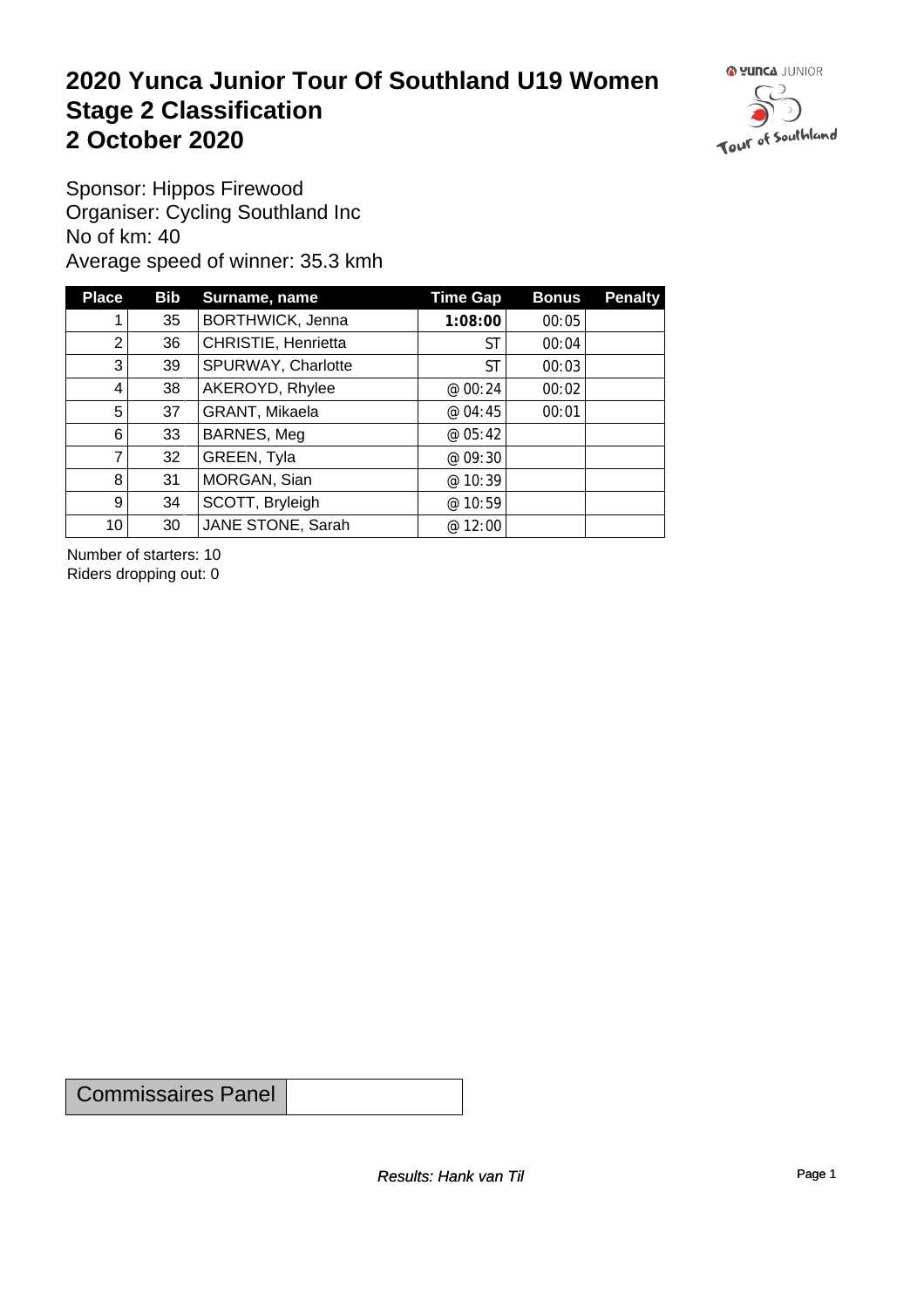#### **2020 Yunca Junior Tour Of Southland U19 Women General Classification (Stage 2)**<br>
2 October 2020 **2 October 2020**



Organiser: Cycling Southland Inc

| <b>Place</b> | Bib | Surname, name           | <b>Time Gap</b> |
|--------------|-----|-------------------------|-----------------|
|              | 36  | CHRISTIE, Henrietta     | 2:40:51         |
| 2            | 39  | SPURWAY, Charlotte      | @ 00:02         |
| 3            | 35  | <b>BORTHWICK, Jenna</b> | @ 07:12         |
| 4            | 38  | AKEROYD, Rhylee         | @ 07:38         |
| 5            | 33  | BARNES, Meg             | @ 16:30         |
| 6            | 37  | GRANT, Mikaela          | @20:25          |
| 7            | 31  | MORGAN, Sian            | @21:28          |
| 8            | 32  | GREEN, Tyla             | @25:11          |
| 9            | 34  | SCOTT, Bryleigh         | @28:49          |
| 10           | 30  | JANE STONE, Sarah       | @30:37          |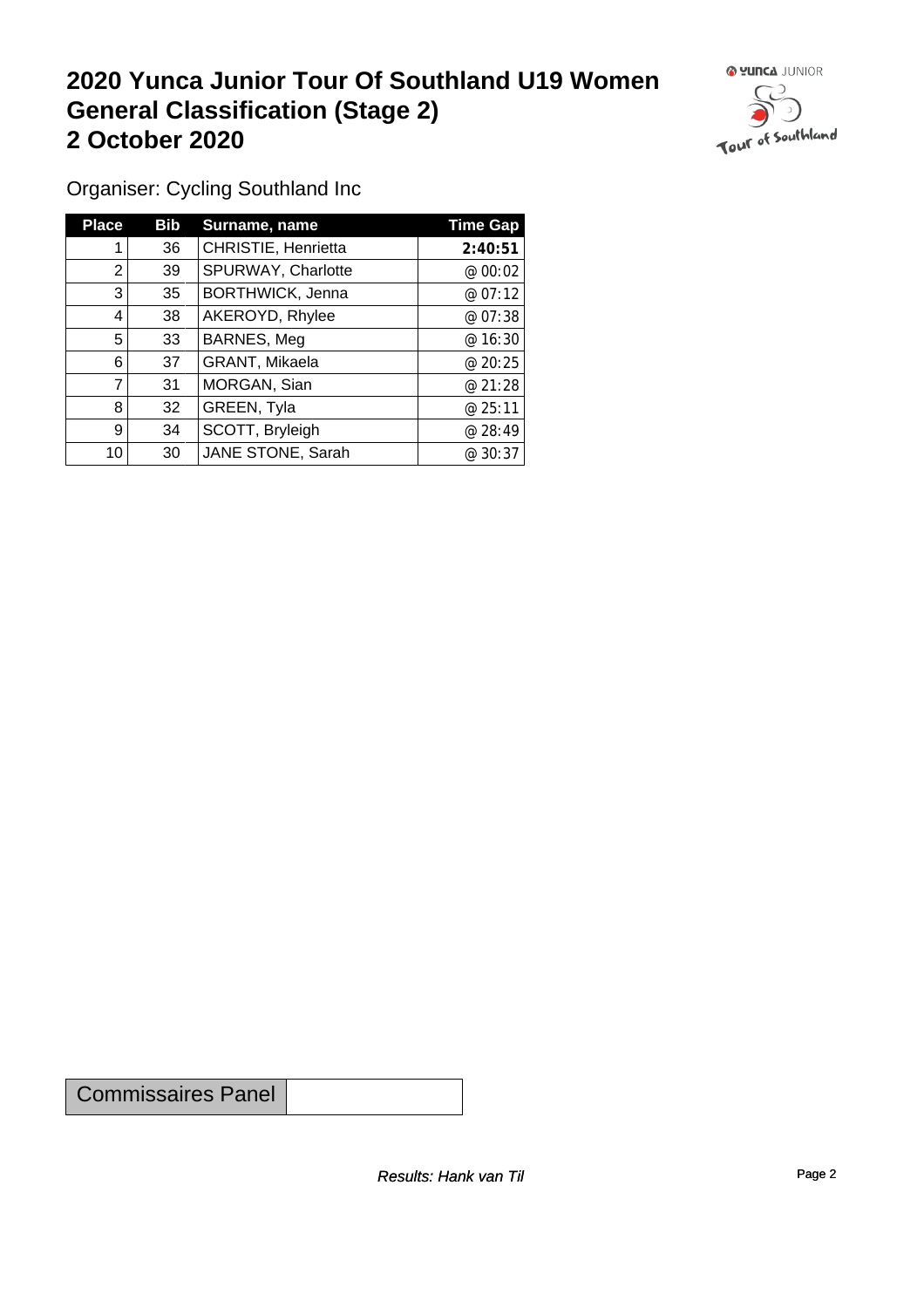## **2020 Yunca Junior Tour Of Southland U19 Women Sprint Classification (Stage 2) 2 October 2020**



Organiser: Cycling Southland Inc

| <b>Place</b> |                 | Bib Surname, name       | <b>Points</b> |
|--------------|-----------------|-------------------------|---------------|
|              | 35 <sup>1</sup> | <b>BORTHWICK, Jenna</b> |               |
|              | 38              | AKEROYD, Rhylee         |               |
|              | 36 <sup>°</sup> | CHRISTIE, Henrietta     |               |
| 4            | 33              | BARNES, Meg             |               |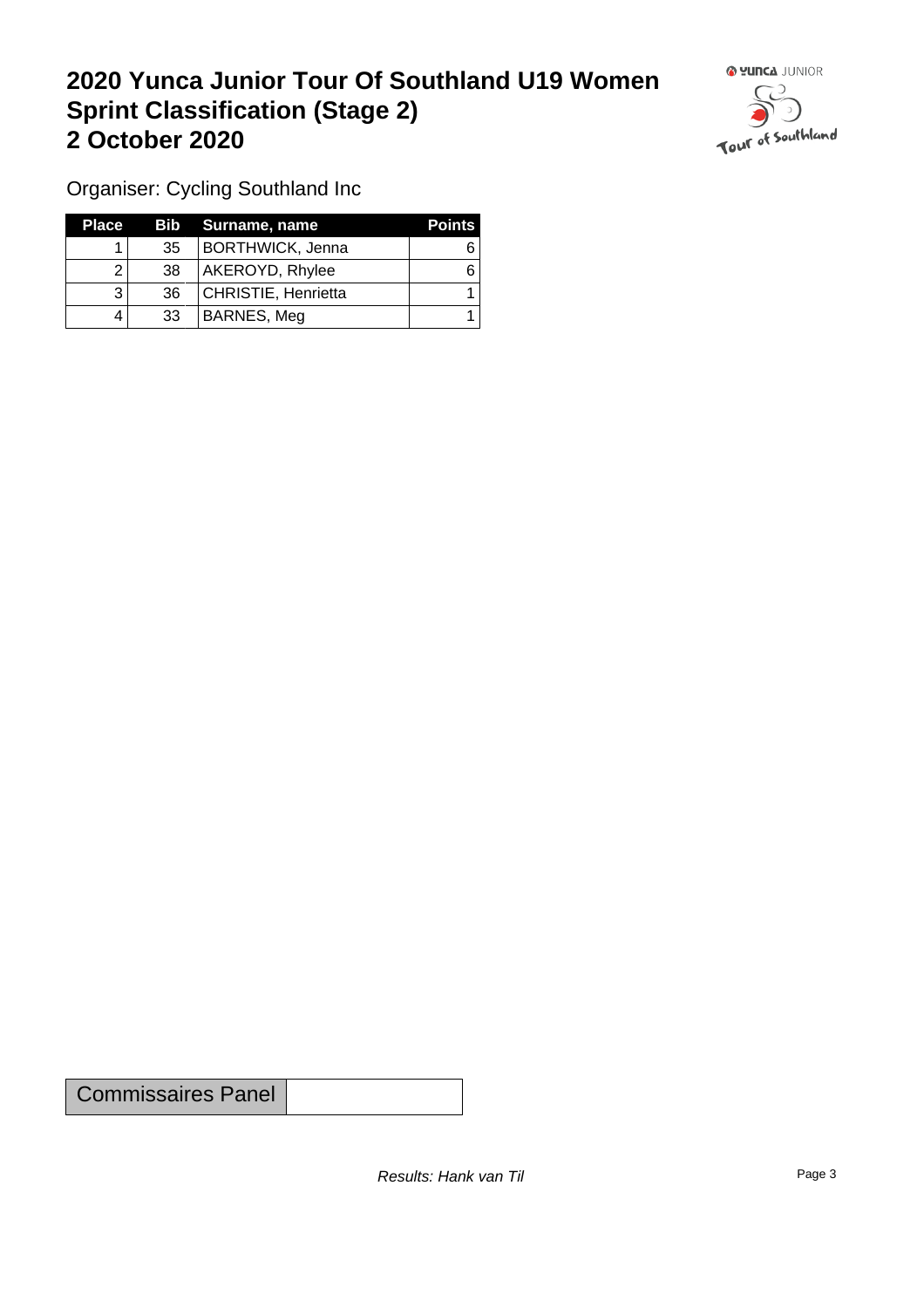## **2020 Yunca Junior Tour Of Southland U19 Women KOM Classification (Stage 2) 2 October 2020**



Organiser: Cycling Southland Inc

| Place |                 | Bib Surname, name         | <b>Points</b> |
|-------|-----------------|---------------------------|---------------|
|       | 36              | CHRISTIE, Henrietta       |               |
|       | 39              | <b>SPURWAY, Charlotte</b> |               |
|       | 35 <sup>2</sup> | BORTHWICK, Jenna          |               |
|       | 38              | AKEROYD, Rhylee           |               |